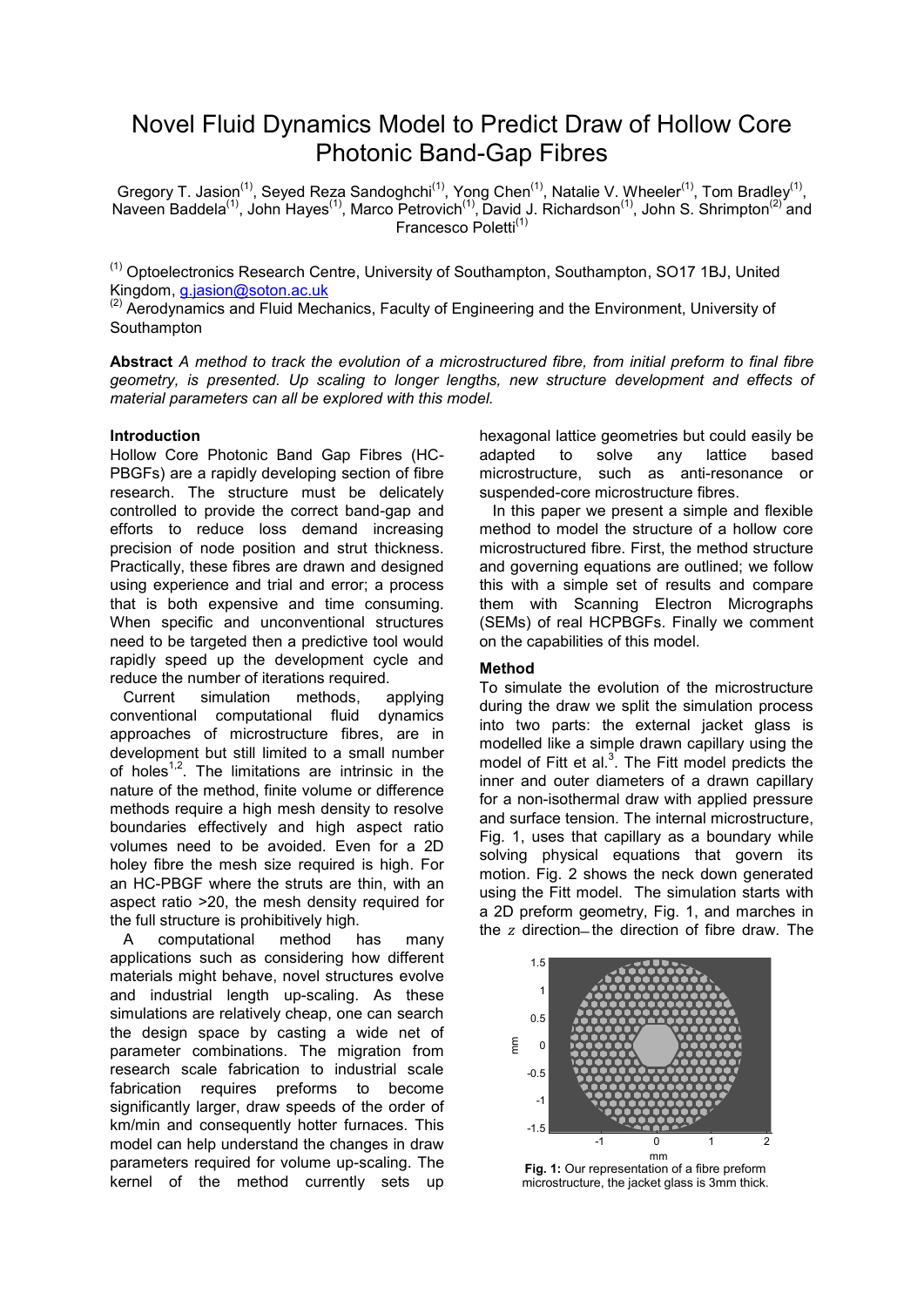

**Fig. 2:** Draw profile produced by the Fitt model. external OD  $(-)$ , internal OD  $(--)$ , core  $(-)$ ,  $speed(...)$ .

Fitt model governs the boundary motion, while the forces of pressure, viscosity and surface tension are applied to the microstructure which evolves accordingly.

Consider the most typical HC-PBGF preform; it is a triangular lattice of capillaries. We replace this with a honeycomb like structure of rectangular struts within a boundary defined by the jacket glass, Fig. 1 shows our representation of the structure. Each strut connects 2 nodes, and each node is a junction of 3 struts. We now consider each of these struts to be a 1D control volume of fluid upon which we apply forces of viscosity due to strut extension rate (Eq. 1), gas pressure (Eq. 2) and surface tension from curvature at the junction between struts (Eq. 3), Fig. 3.

$$
F_v = 2\mu \frac{d\vec{u}}{d\vec{s}} \; wD\hat{s} \tag{1}
$$

where  $\mu$  is the glass viscosity,  $\frac{d\vec{u}}{d\vec{s}}$  is the rate of change of extension in the direction of the strut,  $w$ ,  $D$  and  $\hat{s}$  are the width, depth and unit vector along the length of the strut.

$$
F_p = (P_A - P_B) D l \hat{n}
$$
 (2)

where  $P_A - P_B$  is the pressure difference on either side of the strut,  $l$  and  $\hat{n}$  are the length and normal unit vector of the strut.

$$
F_s = \frac{\gamma}{R_c} A_c \vec{c} \tag{3}
$$

where  $\gamma$  is the material surface tension value,  $R_c$  is the radius of curvature at the junction between struts,  $A_c$  is the projected area of the curved region and  $\vec{c}$  is the direction the force acts. The curvature can be obtained either with a fitted arc or spline. The viscosity,  $\mu$ , is a function of the temperature<sup>4</sup>. The furnace profile was measured from our furnace. We assume the glass temperature is a function of  $z$  only.

Self-pressurised draws can be simulated by using a gas volume conservation relationship to change cell pressure,  $p_1$ , as a function of gas volume on a cell by cell basis by comparing the new volume,  $V_1$ , with the original volume,  $V_0$ , and



volume, with forces of pressure, viscosity and surface tension.

ambient pressure,  $p_0$ , using  $p_0V_0 = p_1V_1$ , no other pressure is applied. The mass of each strut is conserved, i.e. if struts are stretched they become thinner.

The forces on each of the struts are resolved to the node and a numerical scheme finds the velocities and positions in time and  $z$ . The simulation finishes when the slice exits the furnace.

This computational model gives us access to the in-furnace dynamics – we can see the evolution of the microstructure in the hot zone. The dynamics in the furnace are governed by a delicate balance between the forces of surface tension and pressure and viscosity. In this manner the model can help us understand the physical effects occurring throughout the furnace rather than just the final fibre shape.

## **Preform Structure**

We performed a simulated draw of a 19-cell HC-PBGF with  $7$  cladding rings<sup>5</sup> and compare the final fibre structures with SEMs of real fibres drawn from a similar preform. The simulated cane has a lattice of holes with a 100 micron radius, and 50 micron strut thickness with a 3mm jacket tube, Fig. 1.

#### **Results**

Here we demonstrate that this model can simulate fibre draws from preform to fibre and produce realistic fibre structures based on physical forces.

The simulated preform was drawn to fibres with OD of 200 micron and a range of expansions (internal/external diameter of jacket) using the Fitt model.

Fig. 4 shows the simulated fibre microstructures for 3 expansion ratios of 50%, 60% and 70%. It is clearly evident that the jacket glass and struts become thinner with higher expansion ratios as we would expect. The cells surrounding the core become increasingly elliptical and the corner holes show increasing node spacing as the fibre is expanded.

Compare these simulated structures with the SEMs of similar fibres shown in Fig. 5, these fibres are expanded to 58%, 65% and 74%. The